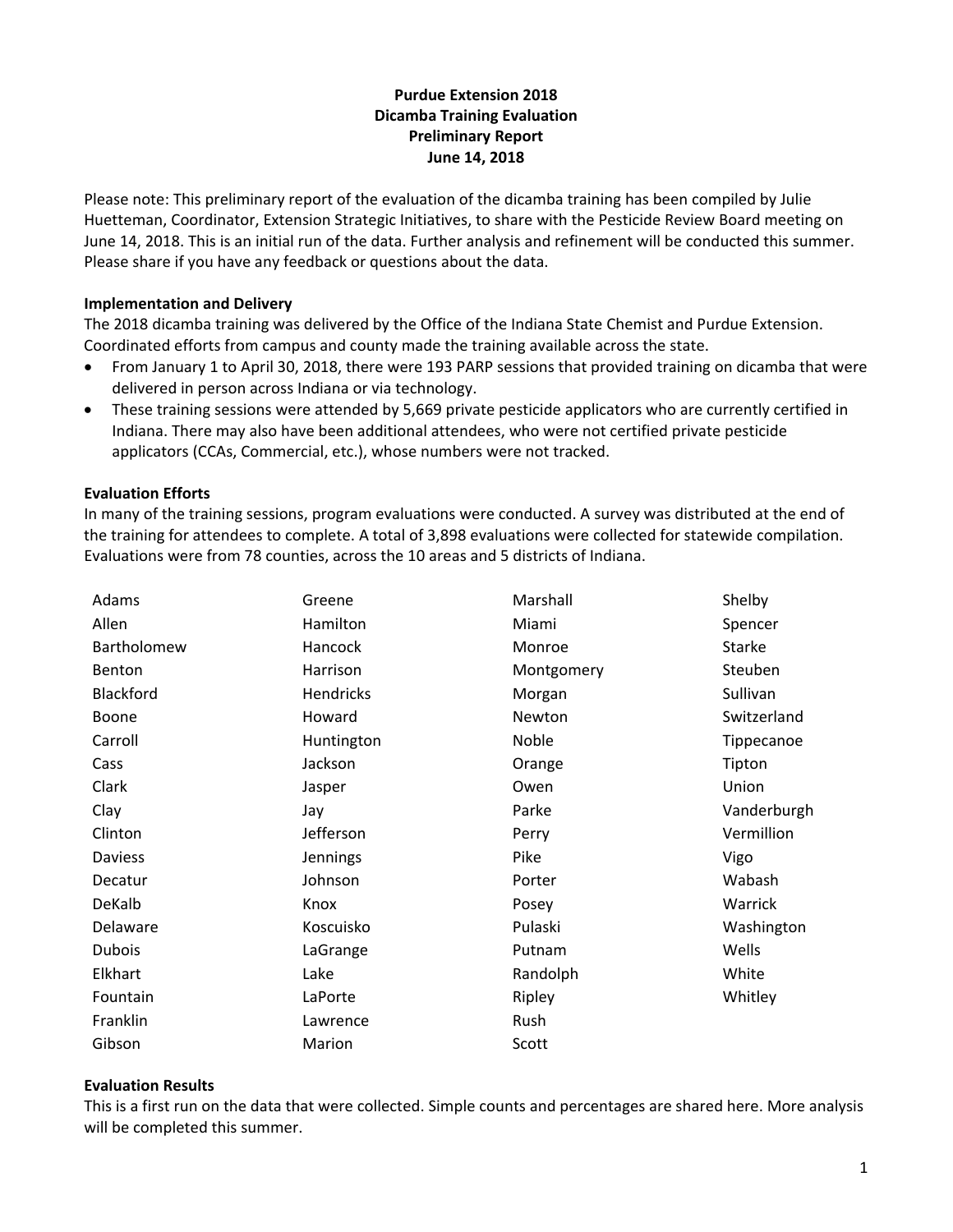## *Acreage*

Responses showed that most attendees reported having over 1,000 acres.

| <b>Acres</b>        | # of Responses |
|---------------------|----------------|
| Doesn't apply to me | 362 (10%)      |
| 50 or less          | 109 (3%)       |
| 51 to 100           | 127 (3%)       |
| 101 to 500          | 636 (17%)      |
| 501 to 1000         | 614 (16%)      |
| Over 1000           | 1874 (50%)     |
| <b>Grand Total</b>  | 3722           |

How many acres do you currently farm or advise?

## *Knowledge ‐ Before and After Training*

Attendees indicated their level of knowledge of potential dicamba issues before and after the training. In general, across the dicamba issues, the average scores on the responses are showing movement toward an increase in knowledge after training compared to before the training. (Counts and percentages of responses are posted in data tables at the end.)

| What is your level of knowledge about these? |                | Average level of knowledge (1= None, 4=Expert) |
|----------------------------------------------|----------------|------------------------------------------------|
| "Decreasing drift"                           | Before $= 2.4$ | After = $3.1$                                  |
| "Decreasing volatilization"                  | Before $= 2.3$ | After = $3.0$                                  |
| "Buffers of at least 110 feet"               | Before $= 2.2$ | After = $3.1$                                  |
| "Wind direction toward sensitive crops"      | Before $= 2.4$ | After = $3.1$                                  |
| "Wind speed between 3 and 10 mph"            | Before $= 2.3$ | After = $3.1$                                  |
| "Rainfall forecast within 24 hours"          | Before $= 2.1$ | After = $3.1$                                  |
| "Regulatory authority of drift complaints"   | Before $= 2.1$ | After = $3.0$                                  |

### *Knowledge scores*

Attendees were asked to select the correct response to the following. The largest percentage of attendees (98.8%) correctly identified the boom height.

| Knowledge Question                                                                    |       |
|---------------------------------------------------------------------------------------|-------|
| What is the proper boom height for dicamba application? (n=3713)                      | 98.8% |
| What is dicamba volatilization? (n=3489)                                              | 95.7% |
| How do you locate dicamba sensitive crops in your area? (n=3591)                      | 82.0% |
| Where do you find information on the proper nozzles for dicamba application? (n=3227) | 62.9% |
| What is drift with dicamba application? (n=3387)                                      | 20.4% |

## *Planned Actions in 2018*

Attendees indicated actions they are planning to take in 2018. The largest number of attendees indicated that they would: 1) Maintain required records, 2) Review updated dicamba regulations, and 3) Prepare checklist for spray day. On each of these items there were 10%-18% responses from attendees who indicated these actions did not apply to them.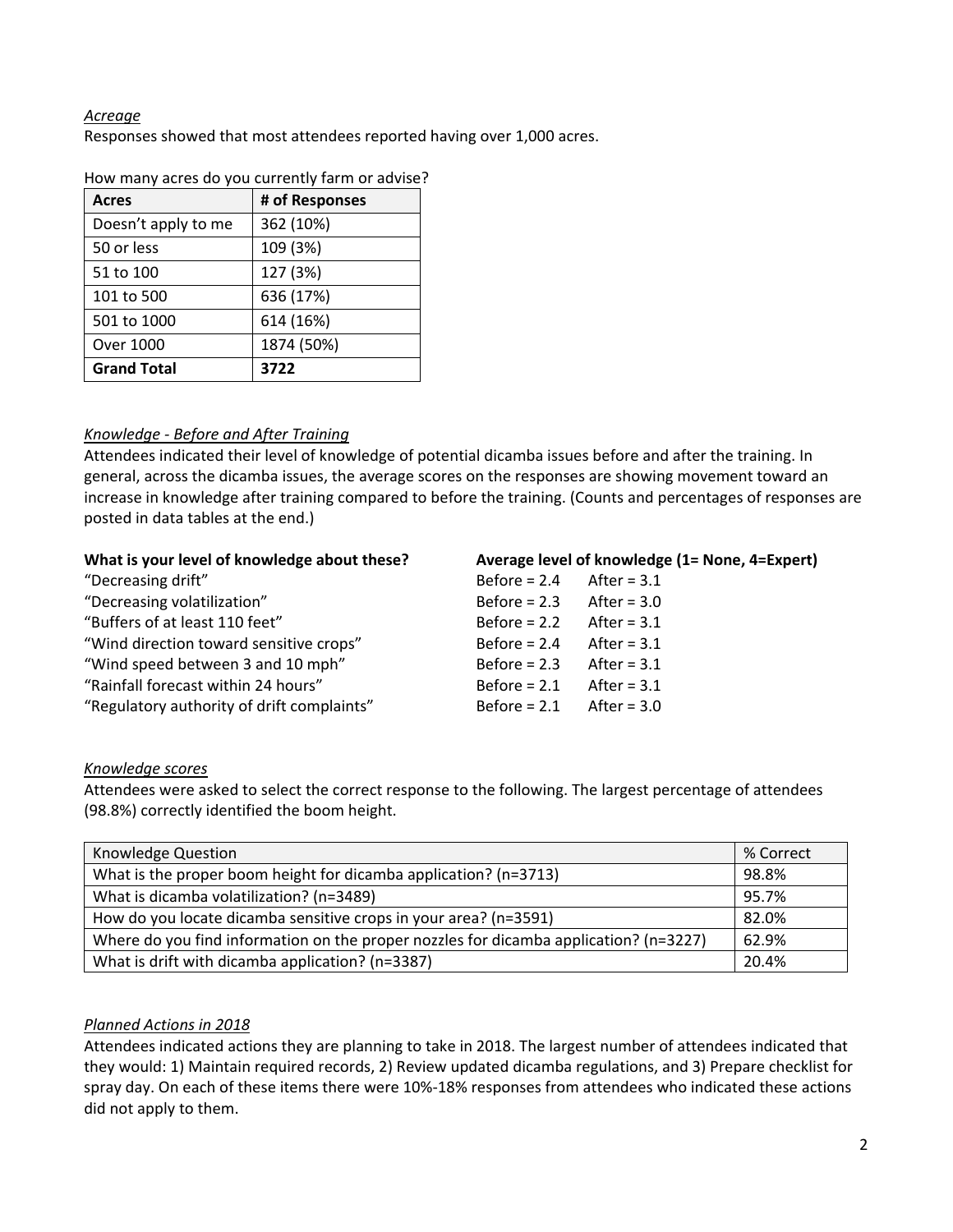| Actions Planning to Take in 2018               | % Yes |
|------------------------------------------------|-------|
| Maintain required records (n=3699)             | 75.6% |
| Review updated dicamba regulations (n=3712)    | 75.4% |
| Prepare checklist for spray day (n=3688)       | 72.4% |
| Inventory sprayer nozzles (n=3709)             | 63.4% |
| Survey nearby dicamba sensitive crops (n=3707) | 62.2% |
| Map out buffers (n=3697)                       | 55.5% |
| Plant dicamba-ready beans in 2018 (n=3729)     | 50.8% |
| Apply/Advise dicamba in 2018 (n=3731)          | 45.7% |

## **Recommendations**

The evaluation for this training was created to capture a moment in time when a single course would be made available to all who are PARP certified. From this designed and implemented project of statewide coordination, we were able to collect a lot of helpful information.

Based on this preliminary look at the data, the attendees appear to have gained knowledge about the issues related to use of dicamba. A majority of the attendees indicated that they plan to take on recommended practices for dicamba application.

Further analysis will be completed for reporting on the impact of knowledge gained and intentions for adoption of practices in 2018.

*Knowledge ‐ Before and After Training* Data on the Reponses What is your level of knowledge about these? (Data shown indicate the numbers (and percentages) of attendee responses.)

"Decreasing drift"

| Level of knowledge | Before training | After training |
|--------------------|-----------------|----------------|
| None               | 201 (5.3%)      | 11 (0.3%)      |
| Some               | 2134 (56.6%)    | 280 (7.8%)     |
| Much               | 1319 (35.0%)    | 2760 (77.1%)   |
| Expert             | 113 (3.0%)      | 528 (14.8%)    |
| <b>Grand Total</b> | 3767            | 3579           |

#### "Decreasing volatilization"

| Level of knowledge | Before training | After training |
|--------------------|-----------------|----------------|
| 1 None             | 306 (8.1%)      | 14 (0.4%)      |
| 2 Some             | 2286 (60.8%)    | 396 (11.1%)    |
| 3 Much             | 1075 (28.6%)    | 2693 (75.3%)   |
| 4 Expert           | 93 (2.5%)       | 471 (13.2%)    |
| <b>Grand Total</b> | 3760            | 3574           |